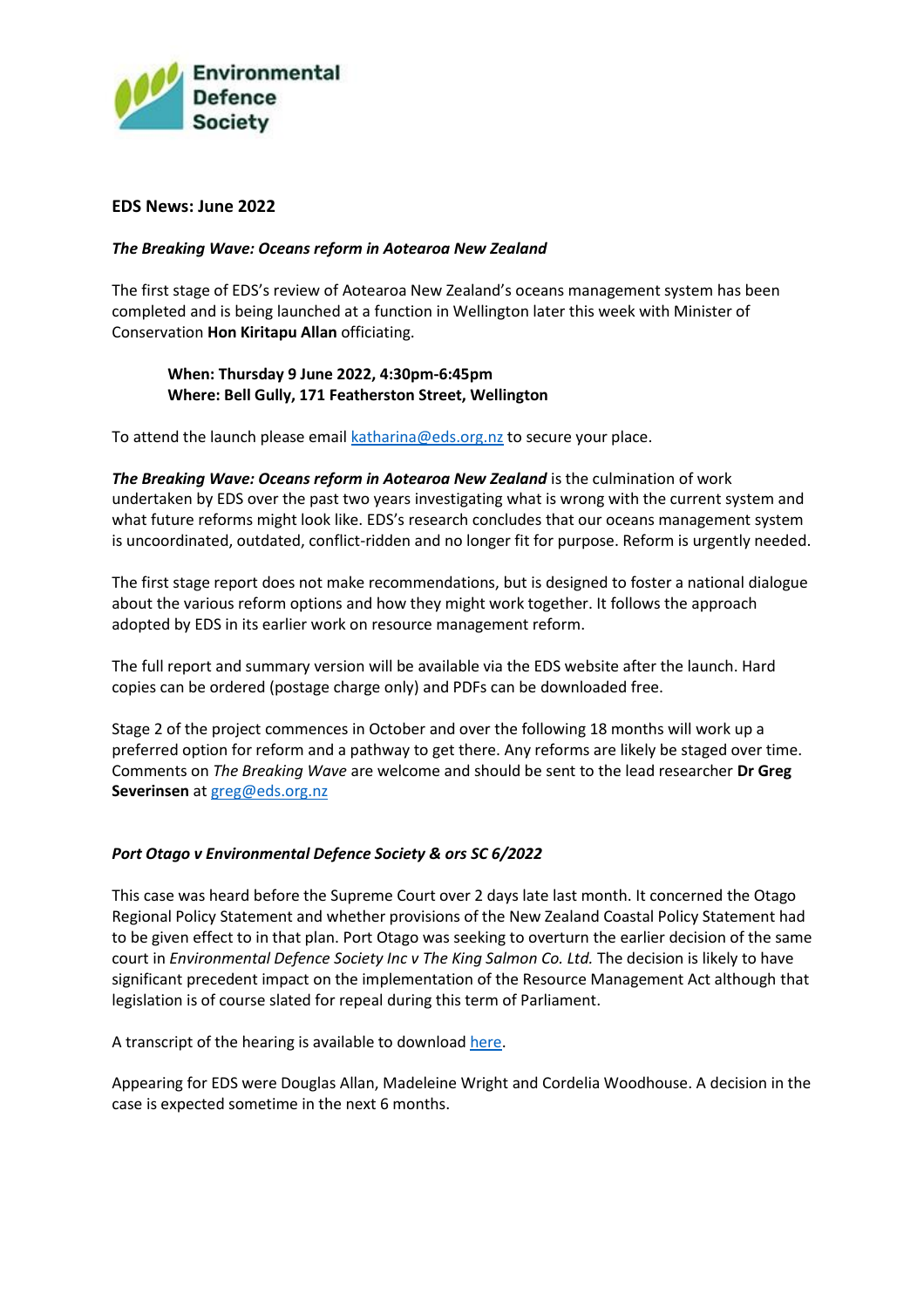

#### **Resource Management Reforms on track**

EDS understands that the resource management reforms are on track with the Natural and Built Environments Bill expected to be introduced towards the end of this year. EDS has been keeping close watch on the evolution of the bill and wants to see robust limits and targets included. The National Planning Framework will bring together national direction for councils on key domains and issues. It will be critically important. The first iteration of the Framework will include all existing national policy statements and national environmental standards. It will also likely contain new national policy statements on indigenous biodiversity and essential infrastructure. The renamed Spatial Planning Bill is expected to be introduced in parallel so we will be able to assess how these 2 acts will work with each other.

## **Climate Adaptation Project**

EDS has commenced a project looking at the suite of issues that need to be addressed in the third of the 3 resource management reform acts, the Climate Change Adaptation Act. This legislation is on a slower track and will deal primarily with managed retreat. Our view is that managed retreat is not just about relocating at-risk settlements and who should pay but is also relevant when considering broader land use change needed in response to climatic changes. For example, there are opportunities there to turn adversity into a positive including by restoring or creating natural habitats such as wetlands on vacated land. This project is being led by Raewyn Peart and Dr Sasha Maher.

#### **Wildlife Act review**

The Government recently announced its intention to modernise conservation law and released a roadmap of work slated to take place over the next four years. One of the first areas earmarked for reform is the Wildlife Act 1953 which is widely recognised as no longer fit for purpose. EDS set out the case for reform of the Act in our *Conserving Nature* report, released in July last year, noting that Aotearoa New Zealand "remains significantly out of step with international practice in having no dedicated threatened species legislation." To assist the process, EDS is currently undertaking an indepth examination and review of the Wildlife Act, as part of our Conservation Law Reform project. The review is being led by Dr Deidre Koolen-Bourke and Shay Schlaepfer, and is canvassing options that would enhance biodiversity protection and bring the country into line with international best practice. A report outlining our findings and recommendations is expected to be released in late August.

#### **Fisheries Amendment Bill progressing**

EDS is currently drafting a submission on the proposed legislative changes set out in the Fisheries Amendment Bill. The Bill includes proposals to:

- amend the commercial fishing rules for landings, discards at sea and disposal on land;
- introduce a new graduated scheme of fisheries offences and penalties;
- create a new defence to enable the lawful return of fish to the sea to save protected species
- streamline the decision-making process for adjusting catch limits
- provide for the implementation of electronic monitoring technology via cameras.